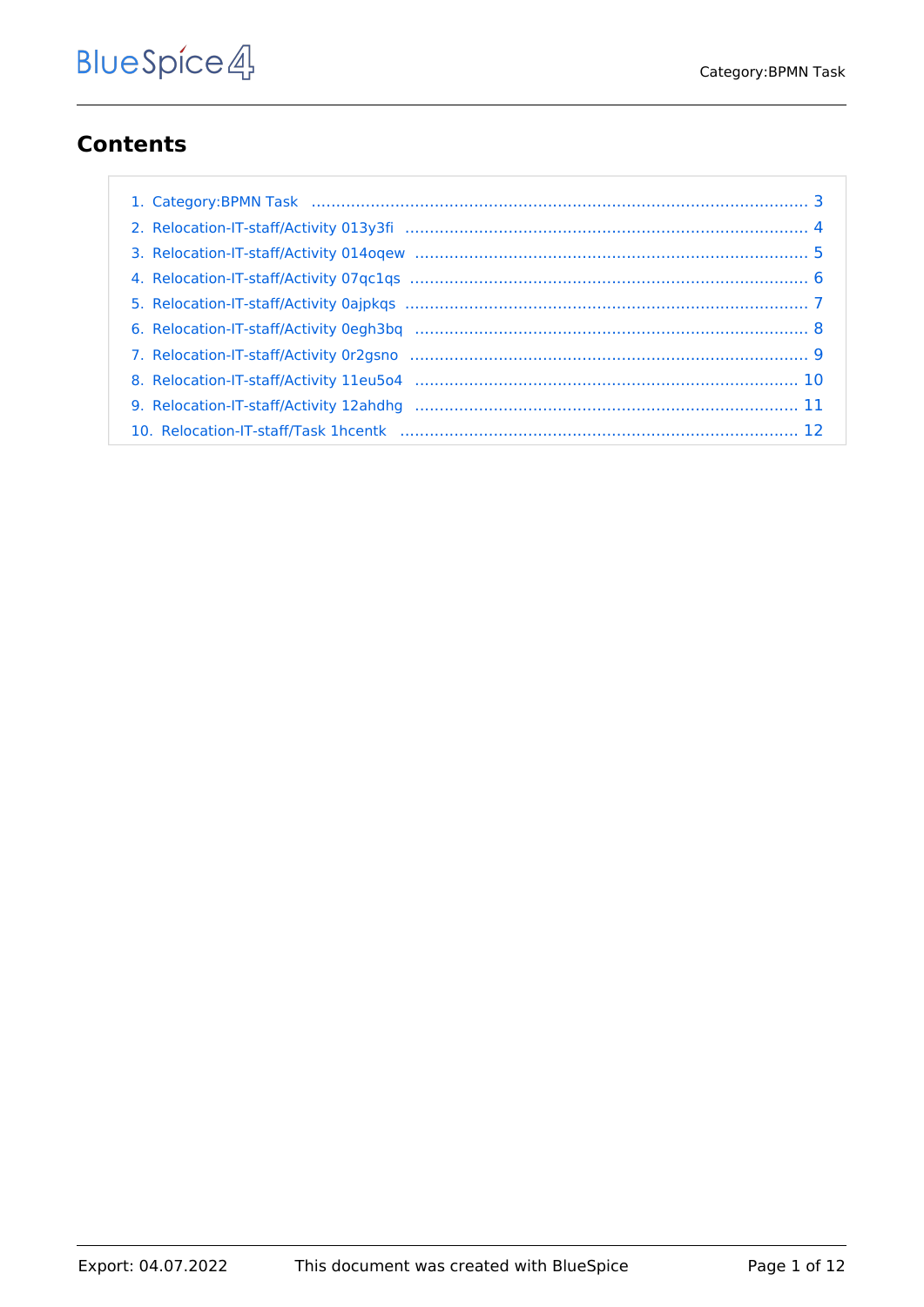# **Category:BPMN Task**

#### **[Latest revision as of 16:09, 1 December 2021](#page-2-0) [\(view source](#page-2-0))** [127.0.0.1](https://en.demo.bluespice.com/wiki/Special:Contributions/127.0.0.1) ([talk](https://en.demo.bluespice.com/w/index.php?title=User_talk:127.0.0.1&action=view)) (Createy by Cognitive Process Designer)

(No difference)

# Latest revision as of 16:09, 1 December 2021

### Pages in category "BPMN Task"

The following 9 pages are in this category, out of 9 total.

#### **R**

- [Relocation-IT-staff/Activity 013y3fi](#page-3-0)
- [Relocation-IT-staff/Activity 014oqew](#page-4-0)
- [Relocation-IT-staff/Activity 07qc1qs](#page-5-0)
- [Relocation-IT-staff/Activity 0ajpkqs](#page-6-0)
- **•** [Relocation-IT-staff/Activity 0egh3bq](#page-7-0)
- [Relocation-IT-staff/Activity 0r2gsno](#page-8-0)
- [Relocation-IT-staff/Activity 11eu5o4](#page-9-0)
- [Relocation-IT-staff/Activity 12ahdhg](#page-10-0)
- [Relocation-IT-staff/Task 1hcentk](#page-11-0)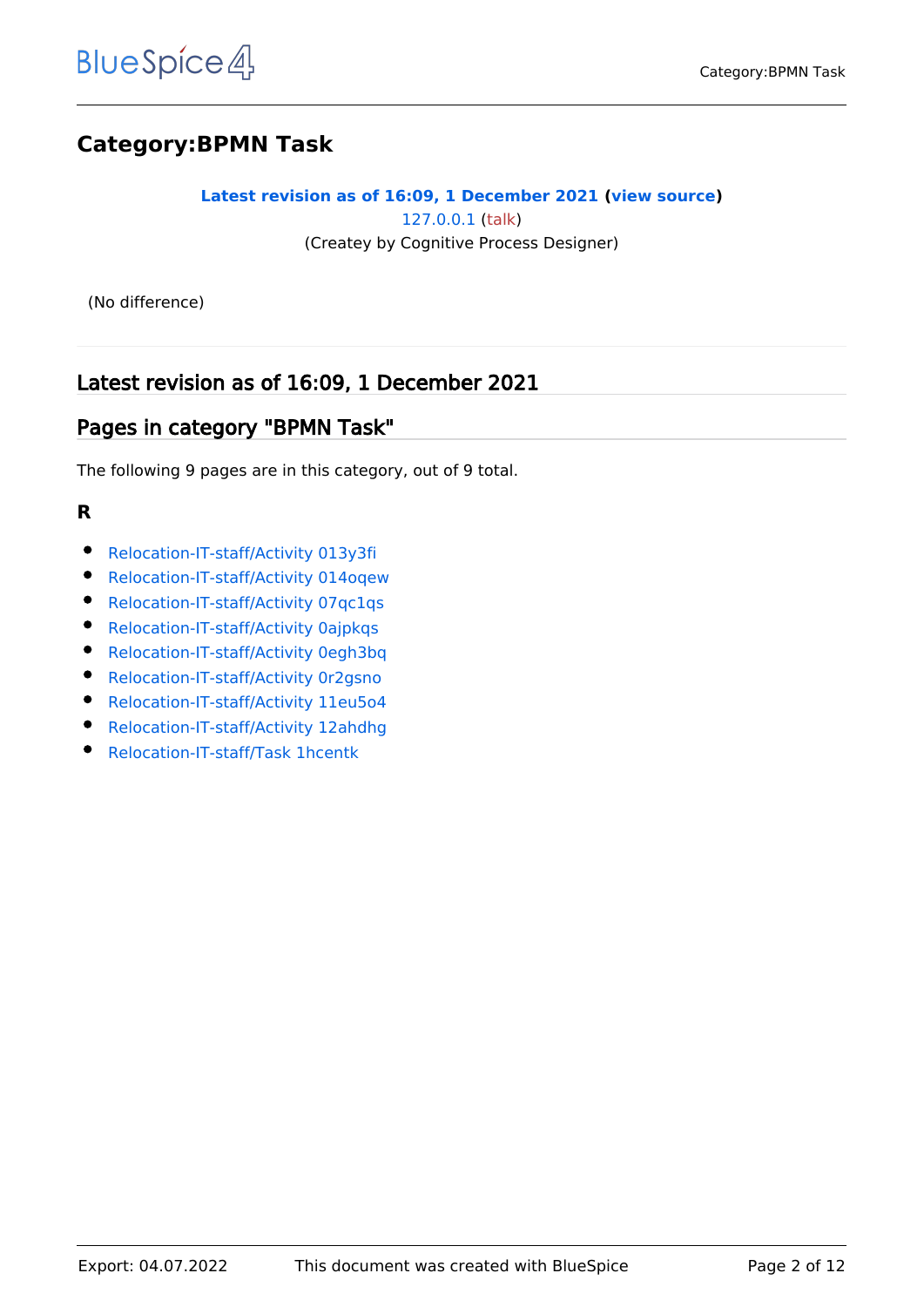# <span id="page-2-0"></span>**Difference between revisions of "Category:BPMN Task"**

#### **[Latest revision as of 16:09, 1 December 2021](#page-2-0) [\(view source](#page-2-0))** [127.0.0.1](https://en.demo.bluespice.com/wiki/Special:Contributions/127.0.0.1) ([talk](https://en.demo.bluespice.com/w/index.php?title=User_talk:127.0.0.1&action=view)) (Createy by Cognitive Process Designer)

(No difference)

# Latest revision as of 16:09, 1 December 2021

#### Pages in category "BPMN Task"

The following 9 pages are in this category, out of 9 total.

#### **R**

- [Relocation-IT-staff/Activity 013y3fi](#page-3-0)
- [Relocation-IT-staff/Activity 014oqew](#page-4-0)
- [Relocation-IT-staff/Activity 07qc1qs](#page-5-0)
- [Relocation-IT-staff/Activity 0ajpkqs](#page-6-0)
- **•** [Relocation-IT-staff/Activity 0egh3bq](#page-7-0)
- [Relocation-IT-staff/Activity 0r2gsno](#page-8-0)
- [Relocation-IT-staff/Activity 11eu5o4](#page-9-0)
- [Relocation-IT-staff/Activity 12ahdhg](#page-10-0)
- [Relocation-IT-staff/Task 1hcentk](#page-11-0)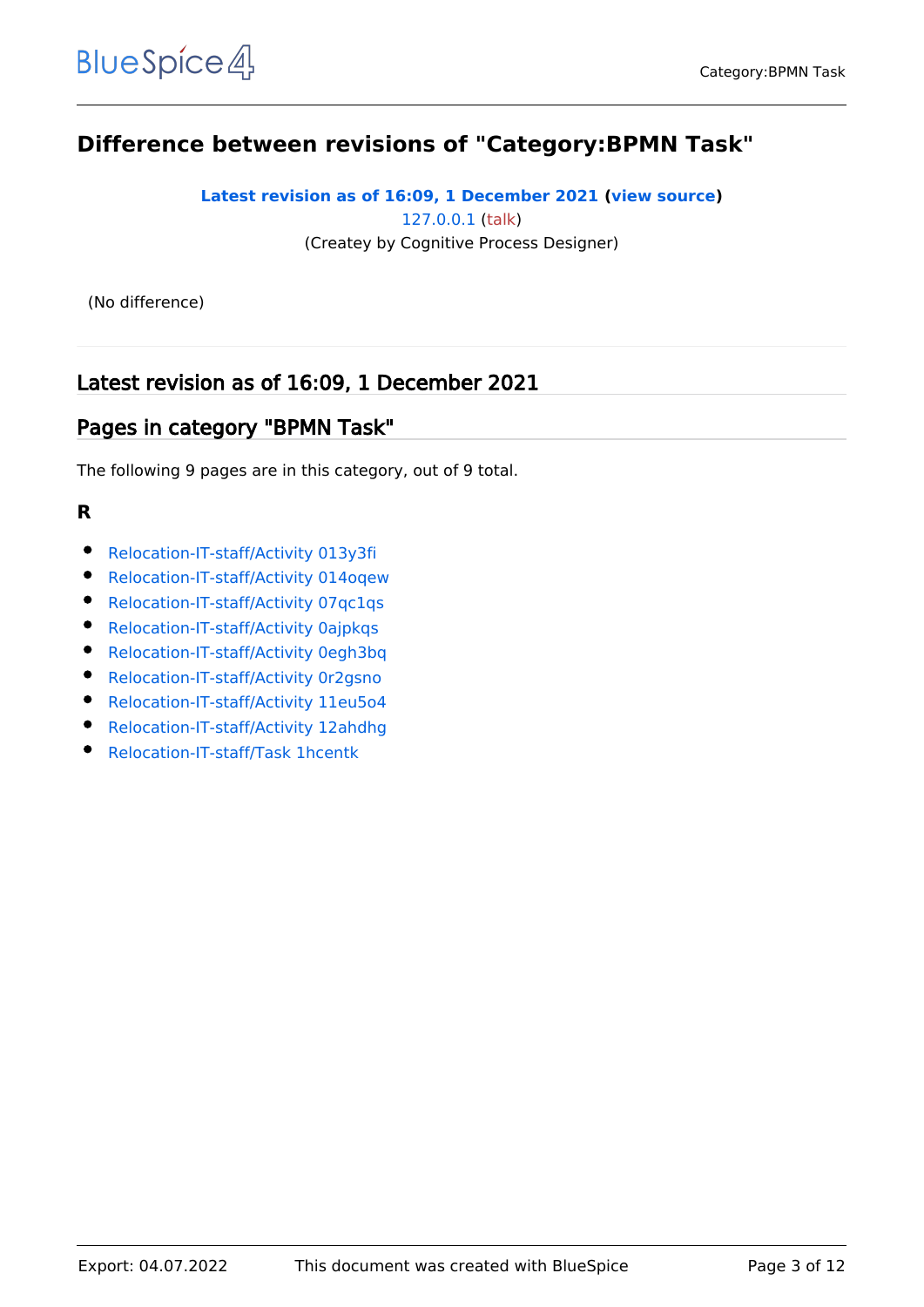### <span id="page-3-0"></span>**Difference between revisions of "Relocation-IT-staff/Activity 013y3fi"**

**[Latest revision as of 12:06, 2 December 2021](#page-3-0) [\(view source](#page-3-0))**

[WikiSysop](https://en.demo.bluespice.com/wiki/User:WikiSysop) [\(talk](https://en.demo.bluespice.com/w/index.php?title=User_talk:WikiSysop&action=view) | [contribs](https://en.demo.bluespice.com/wiki/Special:Contributions/WikiSysop)) (Created page with "<div class="cdp-data">[Category:BPMN Task](#page-2-0) {{BPMN\_Element |id=relocation-IT-staff/Activity\_013y3fi |bpmn\_xBound=840 |bpmn\_yBound=455 |bpmn\_width=100 |bpmn\_height=80 |outgoin...")

(No difference)

| Einrichtung administrativer Zugriffe |                             |  | Bereitstellung Arbeitsplatz |
|--------------------------------------|-----------------------------|--|-----------------------------|
|                                      |                             |  |                             |
|                                      |                             |  |                             |
|                                      | Änderung der Betriebsmatrix |  |                             |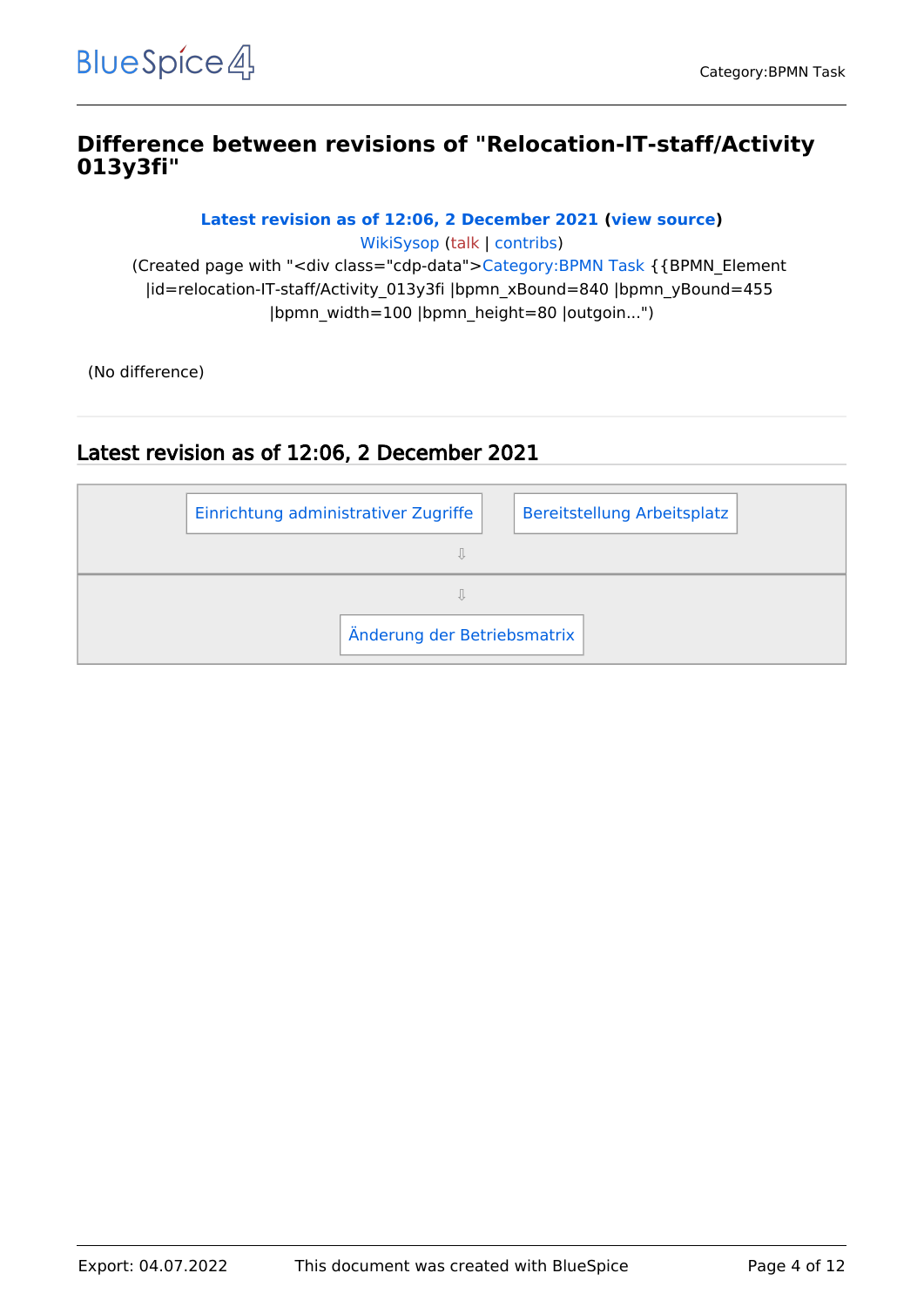#### <span id="page-4-0"></span>**Difference between revisions of "Relocation-IT-staff/Activity 014oqew"**

**[Latest revision as of 12:06, 2 December 2021](#page-4-0) [\(view source](#page-4-0))**

[WikiSysop](https://en.demo.bluespice.com/wiki/User:WikiSysop) [\(talk](https://en.demo.bluespice.com/w/index.php?title=User_talk:WikiSysop&action=view) | [contribs](https://en.demo.bluespice.com/wiki/Special:Contributions/WikiSysop)) (Created page with "<div class="cdp-data">[Category:BPMN Task](#page-2-0) {{BPMN\_Element |id=relocation-IT-staff/Activity\_014oqew |bpmn\_xBound=270 |bpmn\_yBound=250 |bpmn\_width=100 |bpmn\_height=80 |outgoin...")

(No difference)

# Latest revision as of 12:06, 2 December 2021

⇩

[IT-Verwaltung beauftragt die durchführenden IT Fachbereiche](#page-11-0)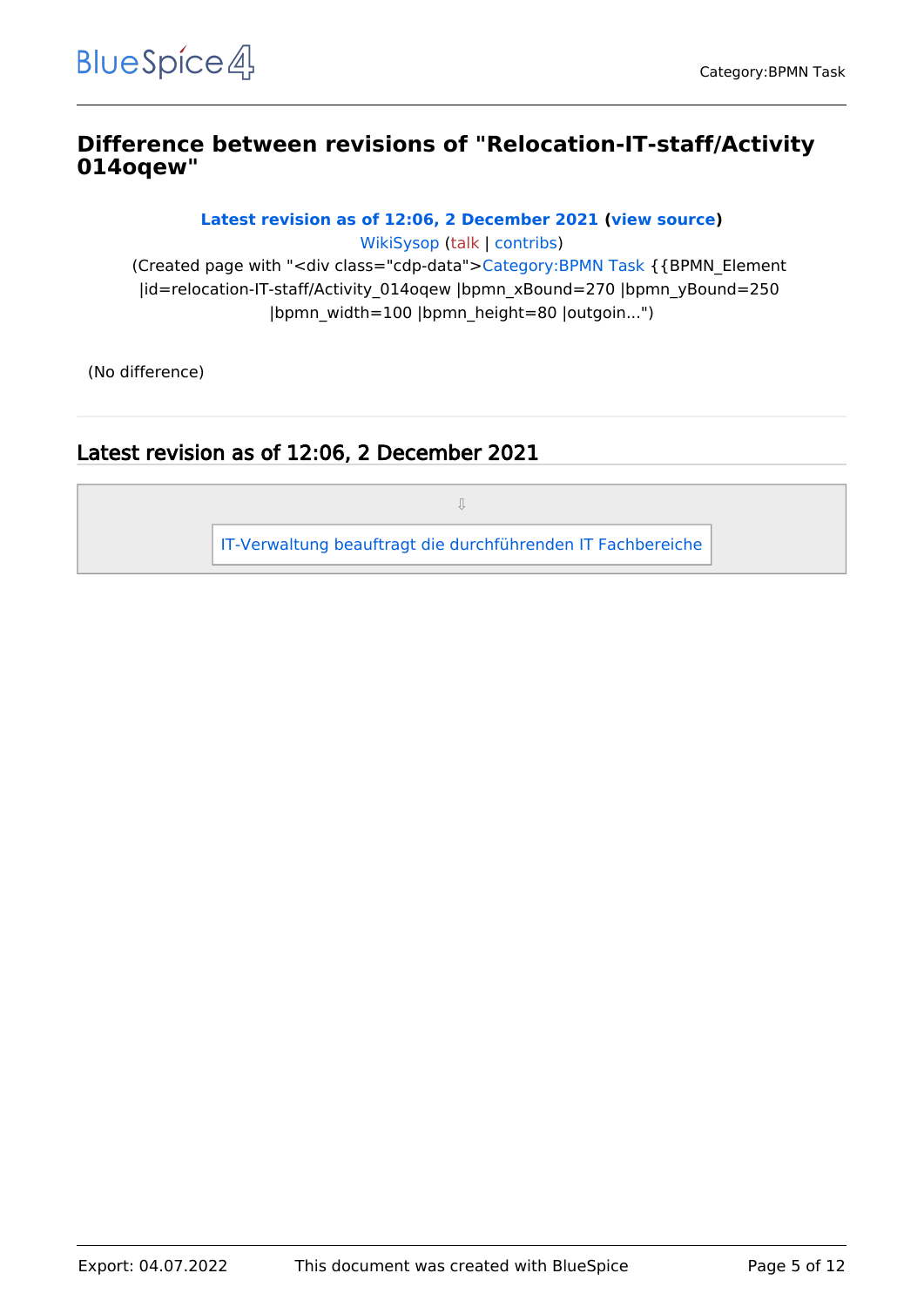### <span id="page-5-0"></span>**Difference between revisions of "Relocation-IT-staff/Activity 07qc1qs"**

**[Latest revision as of 12:06, 2 December 2021](#page-5-0) [\(view source](#page-5-0))**

[WikiSysop](https://en.demo.bluespice.com/wiki/User:WikiSysop) [\(talk](https://en.demo.bluespice.com/w/index.php?title=User_talk:WikiSysop&action=view) | [contribs](https://en.demo.bluespice.com/wiki/Special:Contributions/WikiSysop)) (Created page with "<div class="cdp-data">[Category:BPMN Task](#page-2-0) {{BPMN\_Element |id=relocation-IT-staff/Activity\_07qc1qs |bpmn\_xBound=640 |bpmn\_yBound=520 |bpmn\_width=100 |bpmn\_height=80 |outgoin...")

(No difference)

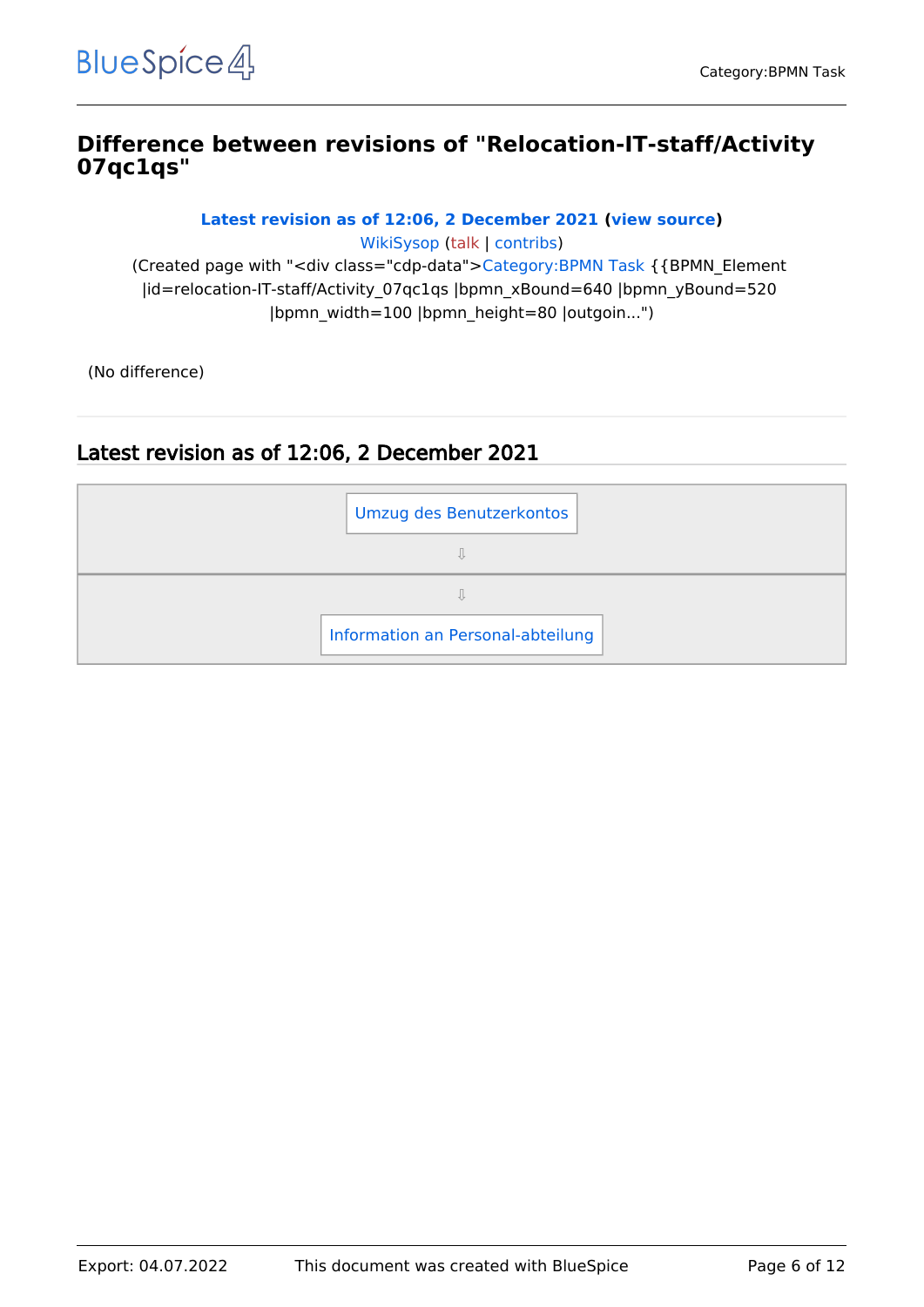### <span id="page-6-0"></span>**Difference between revisions of "Relocation-IT-staff/Activity 0ajpkqs"**

**[Latest revision as of 12:06, 2 December 2021](#page-6-0) [\(view source](#page-6-0))**

[WikiSysop](https://en.demo.bluespice.com/wiki/User:WikiSysop) [\(talk](https://en.demo.bluespice.com/w/index.php?title=User_talk:WikiSysop&action=view) | [contribs](https://en.demo.bluespice.com/wiki/Special:Contributions/WikiSysop))

(Created page with "<div class="cdp-data">[Category:BPMN Task](#page-2-0) {{BPMN\_Element |id=relocation-IT-staff/Activity\_0ajpkqs |bpmn\_xBound=482 |bpmn\_yBound=390 |bpmn\_width=100 |bpmn\_height=80 |outgoin...")

(No difference)

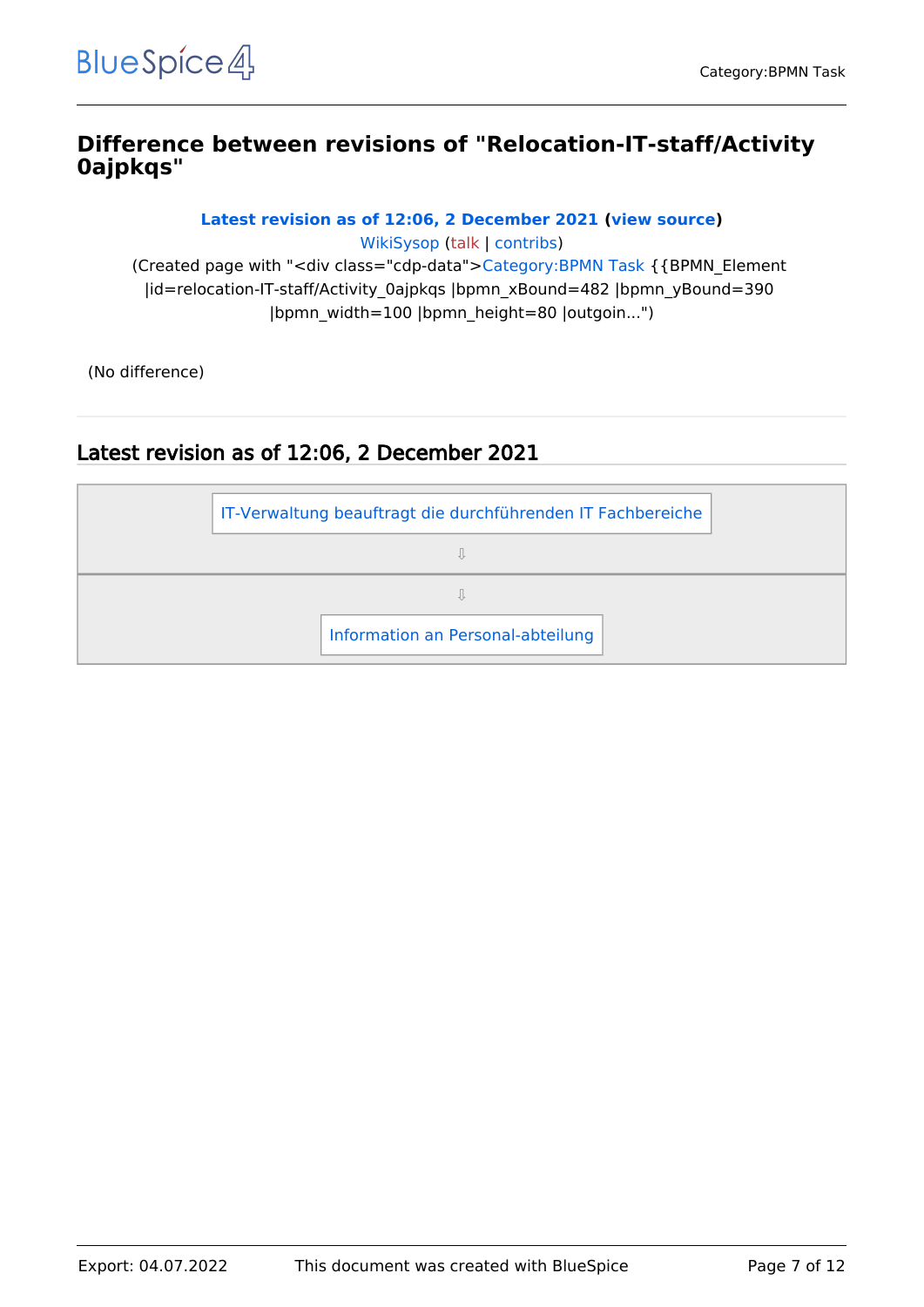### <span id="page-7-0"></span>**Difference between revisions of "Relocation-IT-staff/Activity 0egh3bq"**

**[Latest revision as of 12:06, 2 December 2021](#page-7-0) [\(view source](#page-7-0))**

[WikiSysop](https://en.demo.bluespice.com/wiki/User:WikiSysop) [\(talk](https://en.demo.bluespice.com/w/index.php?title=User_talk:WikiSysop&action=view) | [contribs](https://en.demo.bluespice.com/wiki/Special:Contributions/WikiSysop))

(Created page with "<div class="cdp-data">[Category:BPMN Task](#page-2-0) {{BPMN\_Element |id=relocation-IT-staff/Activity\_0egh3bq |bpmn\_xBound=482 |bpmn\_yBound=520 |bpmn\_width=100 |bpmn\_height=80 |outgoin...")

(No difference)

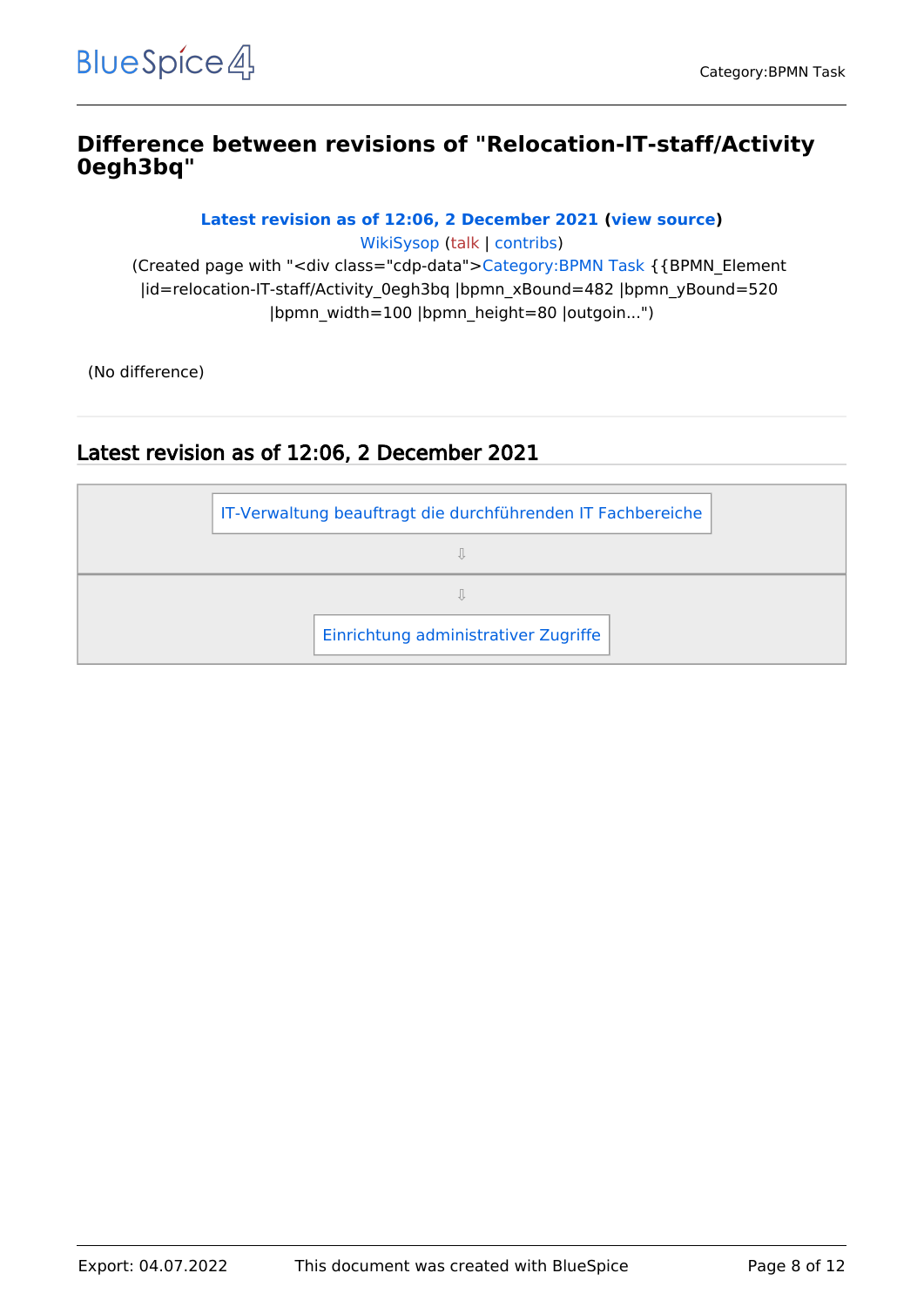### <span id="page-8-0"></span>**Difference between revisions of "Relocation-IT-staff/Activity 0r2gsno"**

**[Latest revision as of 12:06, 2 December 2021](#page-8-0) [\(view source](#page-8-0))**

[WikiSysop](https://en.demo.bluespice.com/wiki/User:WikiSysop) [\(talk](https://en.demo.bluespice.com/w/index.php?title=User_talk:WikiSysop&action=view) | [contribs](https://en.demo.bluespice.com/wiki/Special:Contributions/WikiSysop)) (Created page with "<div class="cdp-data">[Category:BPMN Task](#page-2-0) {{BPMN\_Element |id=relocation-IT-staff/Activity\_0r2gsno |bpmn\_xBound=1000 |bpmn\_yBound=240 |bpmn\_width=100 |bpmn\_height=80 |outgoi...")

(No difference)

# Latest revision as of 12:06, 2 December 2021

[Information der Fachabteilung](#page-10-0)

⇩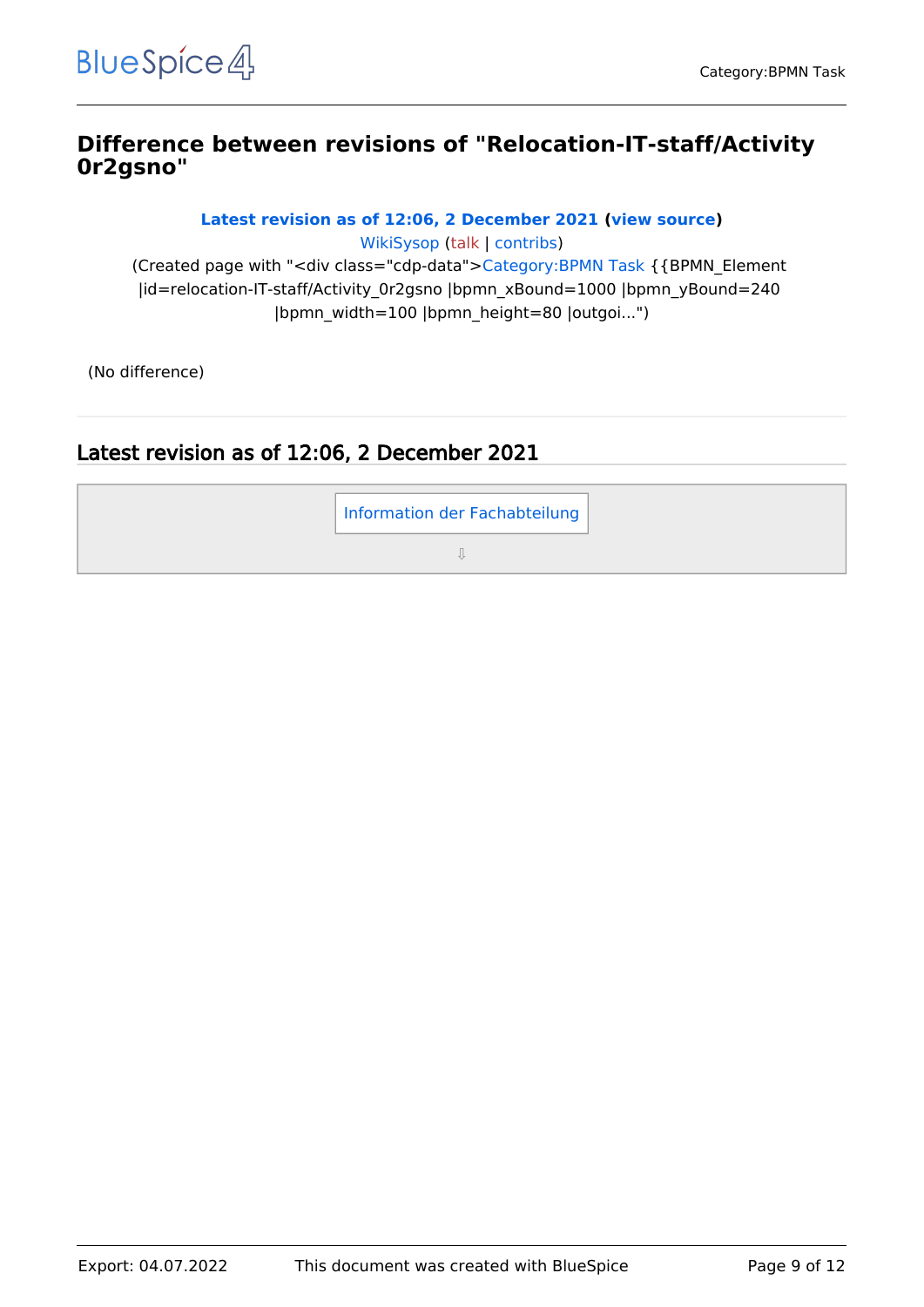#### <span id="page-9-0"></span>**Difference between revisions of "Relocation-IT-staff/Activity 11eu5o4"**

**[Latest revision as of 12:06, 2 December 2021](#page-9-0) [\(view source](#page-9-0))**

[WikiSysop](https://en.demo.bluespice.com/wiki/User:WikiSysop) [\(talk](https://en.demo.bluespice.com/w/index.php?title=User_talk:WikiSysop&action=view) | [contribs](https://en.demo.bluespice.com/wiki/Special:Contributions/WikiSysop)) (Created page with "<div class="cdp-data">[Category:BPMN Task](#page-2-0) {{BPMN\_Element |id=relocation-IT-staff/Activity\_11eu5o4 |bpmn\_xBound=840 |bpmn\_yBound=110 |bpmn\_width=100 |bpmn\_height=80 |outgoin...")

(No difference)

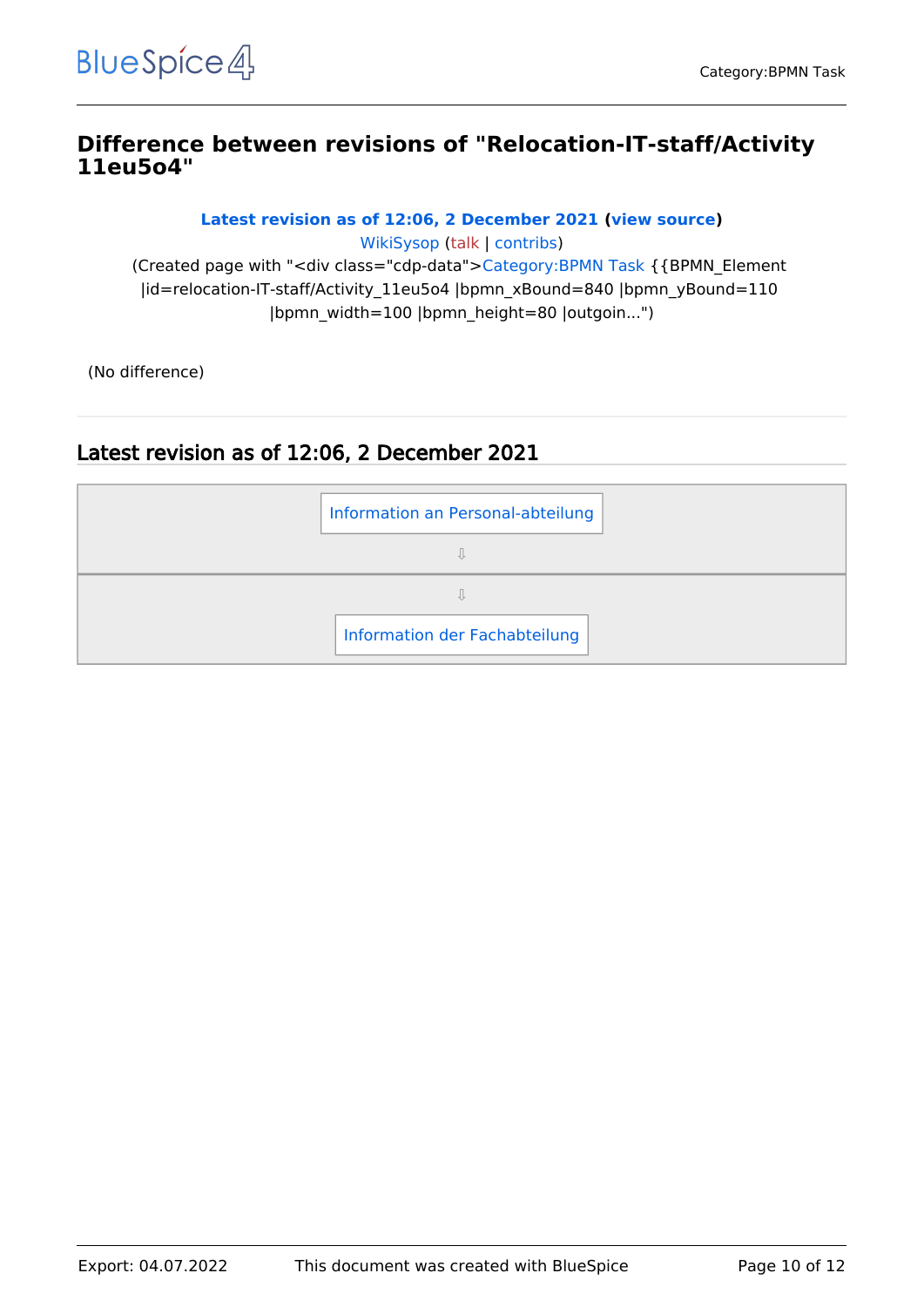### <span id="page-10-0"></span>**Difference between revisions of "Relocation-IT-staff/Activity 12ahdhg"**

**[Latest revision as of 12:06, 2 December 2021](#page-10-0) [\(view source](#page-10-0))**

[WikiSysop](https://en.demo.bluespice.com/wiki/User:WikiSysop) [\(talk](https://en.demo.bluespice.com/w/index.php?title=User_talk:WikiSysop&action=view) | [contribs](https://en.demo.bluespice.com/wiki/Special:Contributions/WikiSysop))

(Created page with "<div class="cdp-data">[Category:BPMN Task](#page-2-0) {{BPMN\_Element |id=relocation-IT-staff/Activity\_12ahdhg |bpmn\_xBound=1000 |bpmn\_yBound=110 |bpmn\_width=100 |bpmn\_height=80 |outgoi...")

(No difference)